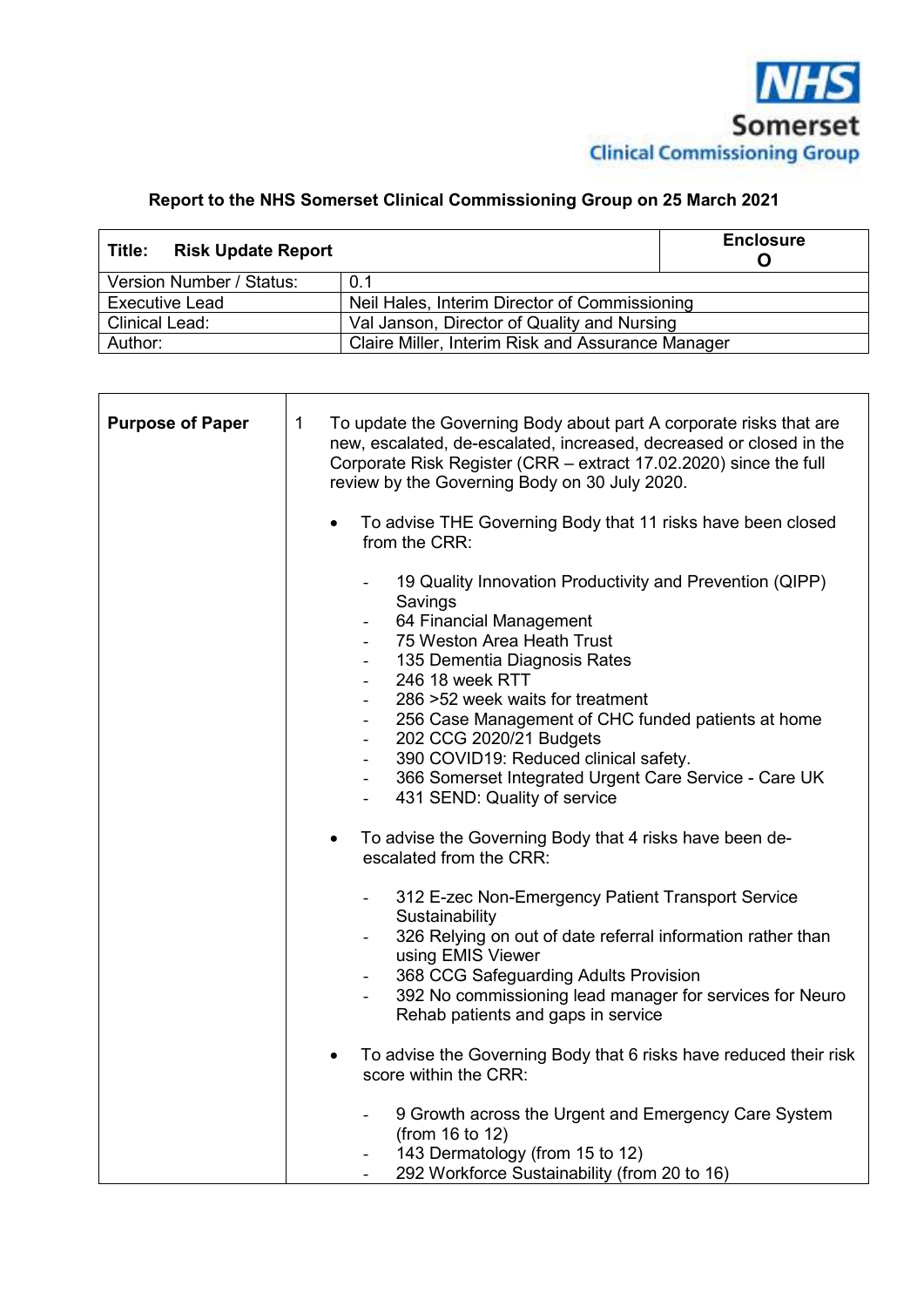|                            | 363 Somerset Integrated Urgent Care Service - Shift Fill                                                          |
|----------------------------|-------------------------------------------------------------------------------------------------------------------|
|                            | (from 15 to 12)                                                                                                   |
|                            | 364 Somerset Integrated Urgent Care Service - OOH Service<br>$\overline{\phantom{a}}$<br>Problems (from 15 to 12) |
|                            | 386 COVID19: Personal Protection Equipment (PPE)<br>$\blacksquare$                                                |
|                            | protection & prevention (from 16 to 12)                                                                           |
|                            |                                                                                                                   |
|                            | To advise the Governing Body that 9 risks have been escalated                                                     |
|                            | into the CRR:                                                                                                     |
|                            |                                                                                                                   |
|                            | 25 Performance Targets (risk score 16)                                                                            |
|                            | 362 LeDeR Programme (risk score 15)<br>405 Physical Health Checks for vulnerable groups (e.g. SMI,                |
|                            | LD, ED and dementia) (risk score 16)                                                                              |
|                            | 406 COVID-19: Increased demand for mental health services                                                         |
|                            | (risk score16)                                                                                                    |
|                            | 409 Preventable deaths from suicide in relation to COVID19                                                        |
|                            | and aftermath (risk score 12)                                                                                     |
|                            | 413 Patients with complex needs (inc. S117 provision) (risk<br>$\blacksquare$<br>score12)                         |
|                            | 427 COVID-19: Children and Young Person MH access rate<br>$\overline{\phantom{a}}$                                |
|                            | (risk score 12)                                                                                                   |
|                            | 440 PREVENT Compliance in Trusts (risk score 16)<br>$\blacksquare$                                                |
|                            | 449 Referral to Treatment (risk score 16)                                                                         |
|                            |                                                                                                                   |
|                            | To advise the Governing Body that 3 risks have increased their<br>$\bullet$<br>current risk score within the CRR: |
|                            |                                                                                                                   |
|                            | 243 Vacancies and decreased capacity in Safeguarding                                                              |
|                            | Children Team (from 12 to 16)                                                                                     |
|                            | 255 SWASFT Category 1 and Category 2 Performance (from                                                            |
|                            | 15 to 16)                                                                                                         |
|                            | 428 COVID - risk of nosocomial transmission (from 15 to 16)                                                       |
| <b>Recommendation</b>      | To approve the additions and amendments.                                                                          |
|                            |                                                                                                                   |
| <b>Previous GB/</b>        | Full CRR review approved at Governing Body on 30 July 2020, Clinical                                              |
| <b>Committee(s), Dates</b> | Executive Committee 3 March 2021.                                                                                 |

# **Monitoring and Assurance Summary**

| This report links to the | • Transform the effectiveness and efficiency of urgent and     |
|--------------------------|----------------------------------------------------------------|
| following CCG Strategic  | acute care across all                                          |
| Themes:                  | Sustain and continually improve the quality of all services.   |
| This report links to the | The ICS priorities are fundamental to informing the design and |
| following Somerset STP   | content of these two central Governing Body support tools, in  |
| priorities:              | terms of operational risks (CRR) and strategic risks (GBAF)    |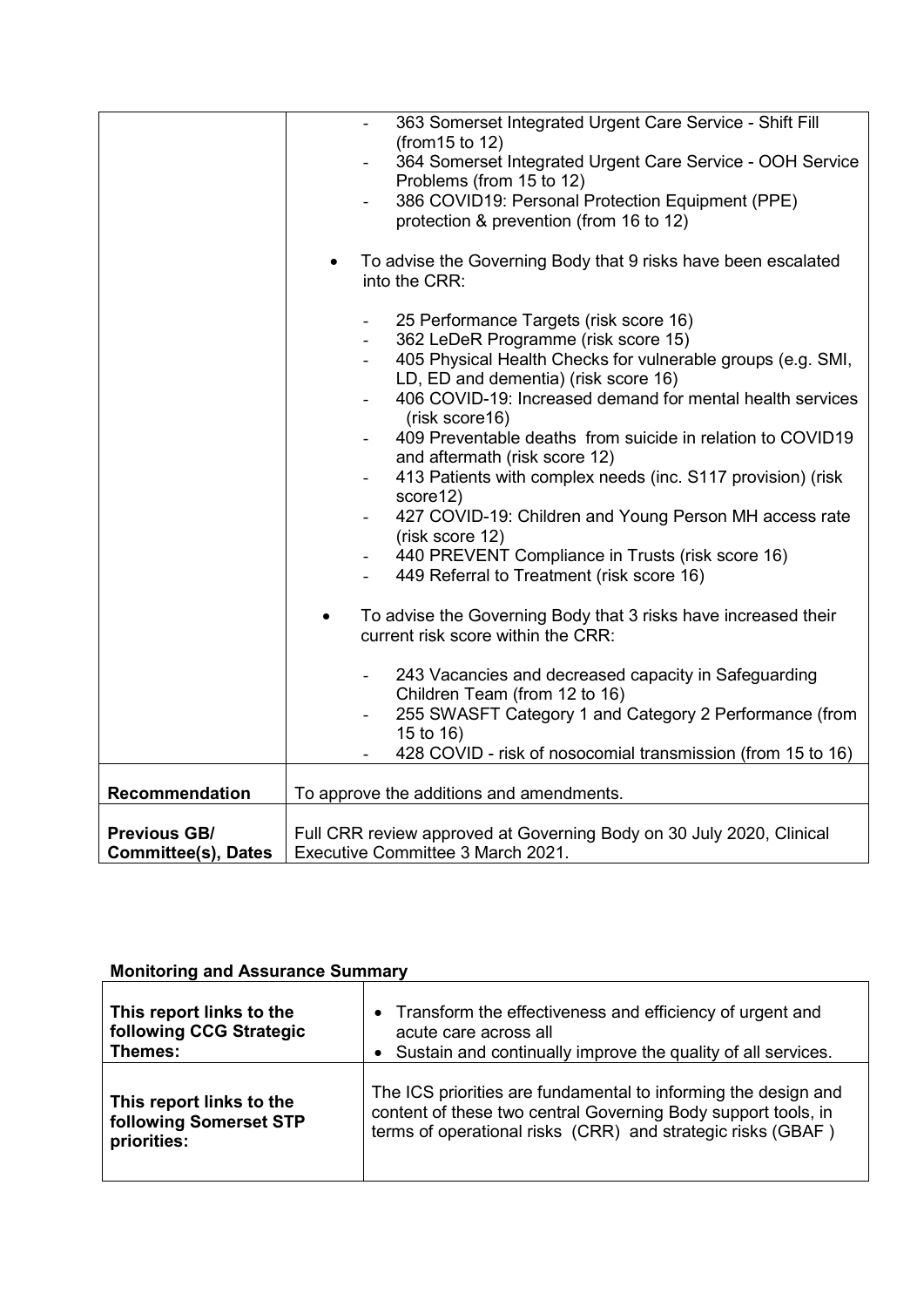|                                                                                                                   |                      | Any action required?                                                                     |           |
|-------------------------------------------------------------------------------------------------------------------|----------------------|------------------------------------------------------------------------------------------|-----------|
|                                                                                                                   | Yes                  | Yes                                                                                      | <b>No</b> |
| <b>Equality Impact Assessment</b>                                                                                 |                      |                                                                                          | ✔         |
| Quality                                                                                                           | ✓                    | As covered by risk action plans                                                          |           |
| <b>Privacy</b>                                                                                                    |                      | No confidential information in included                                                  |           |
| <b>Stakeholder Engagement</b>                                                                                     | ✔                    | Through Lay Representation of Governing<br>Body and Health & Care Strategy<br>Engagement |           |
| <b>Financial / Resource /</b><br><b>Sustainability</b>                                                            | ✓                    | As covered by risk action plans                                                          |           |
| <b>Legal/Regulatory</b>                                                                                           | ✓                    | Meets statutory obligations of the CCG in<br>respect of good governance                  |           |
| <b>Freedom of Information</b>                                                                                     |                      | The report will become a public document<br>when presented at Governing Body meeting     |           |
| <b>Risk Assessment</b>                                                                                            |                      | No risk assessments identified for this<br>report.                                       |           |
| I confirm that I have considered the<br>implications of this report on each<br>of the matters above, as indicated | <b>Claire Miller</b> |                                                                                          |           |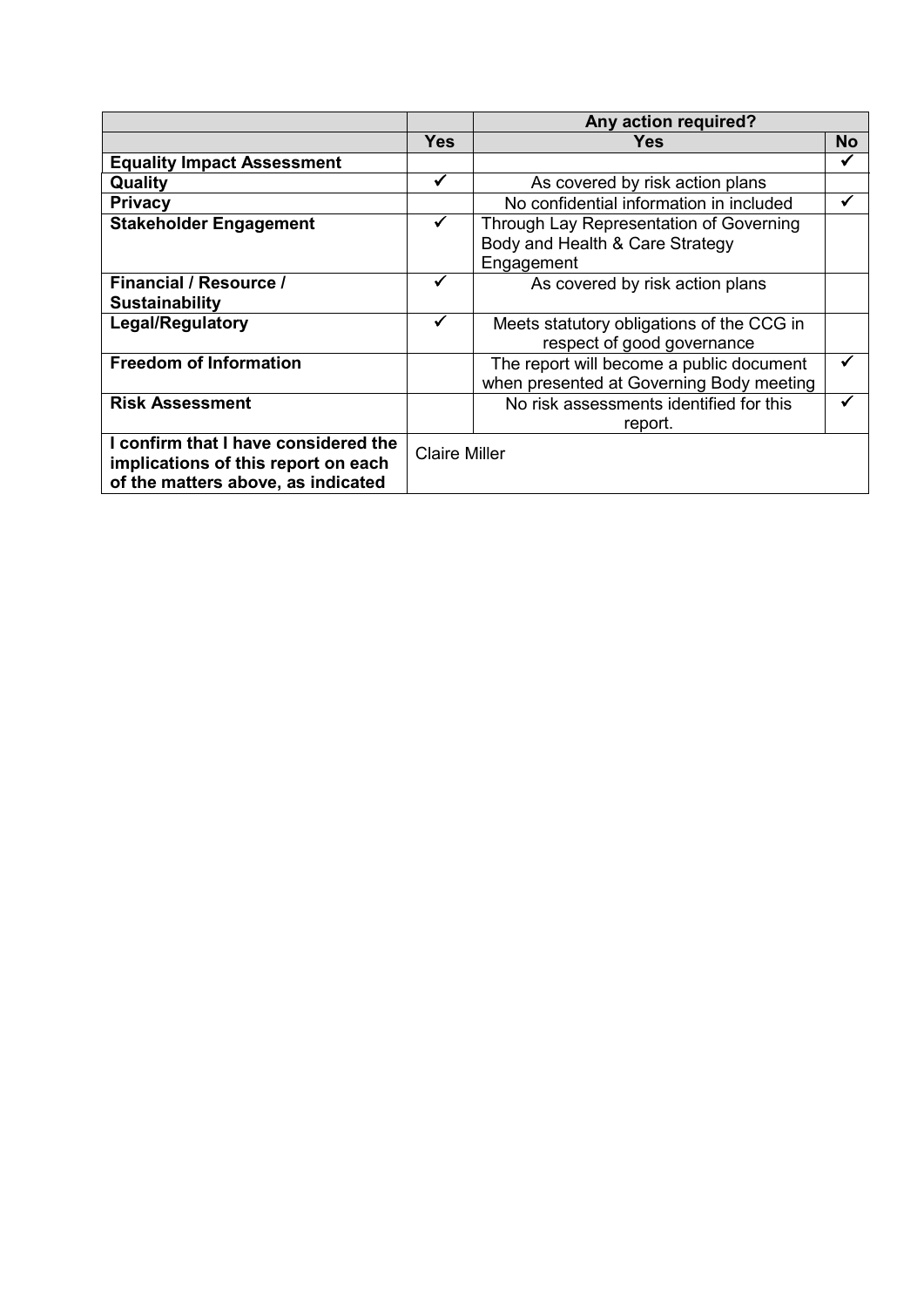### **CORPORATE LEVEL RISKS PERFORMANCE (inclusive of part A and Part B risks)5x5 Matrix**

**November 2020** 

**Controlled Current Risk: Corporate - 58**



## **February 2021 Controlled Current Risk: Corporate - 61**

|          | 5           | n | Λ |    | $\overline{2}$ |   |  |  |  |  |  |  |
|----------|-------------|---|---|----|----------------|---|--|--|--|--|--|--|
|          |             | U |   | 8  | 11             |   |  |  |  |  |  |  |
| Severity | 3           |   |   | 10 | 9              | 5 |  |  |  |  |  |  |
|          | $\mathbf 2$ | 0 | 3 |    | 3              |   |  |  |  |  |  |  |
|          |             | Λ |   |    | n              |   |  |  |  |  |  |  |
|          |             |   | 2 | 3  |                | 5 |  |  |  |  |  |  |
|          | Likelihood  |   |   |    |                |   |  |  |  |  |  |  |

### **Corporate level risks by Domain**

### **November 2020**

| <b>Domain Name</b>                                                                     | Total | $12 \,$                | 15            | 16       | 20           |
|----------------------------------------------------------------------------------------|-------|------------------------|---------------|----------|--------------|
| A. Impact on the safety of patient, staff or<br>public (physical / psychological harm) | 9     | $\overline{7}$         | 0             | $\Omega$ |              |
| B. Quality / complaints / audit                                                        | 3     | 1                      | $\mathcal{P}$ | $\Omega$ |              |
| C. Human resources / organisational<br>development / staffing / competence             | 5     | $\mathcal{P}$          | 0             | 1        |              |
| D. Statutory duty / inspections                                                        | 19    | $\boldsymbol{\Lambda}$ | $\mathcal{P}$ | 3        | 1            |
| E. Adverse publicity / reputation                                                      | 3     | $\Omega$               | O             | $\Omega$ | <sup>0</sup> |
| F. Business objectives / projects                                                      | 4     | 1                      | 0             | $\Omega$ | 1            |
| G. Finance including claims                                                            | 10    | 3                      | O             | 1        | 0            |
| H. Service / business interruption.<br>Environmental impact                            | 4     | 1                      | 0             | $\Omega$ |              |
| I. Contracting and Commissioning                                                       | 1     | <sup>0</sup>           | 0             | 0        |              |

## **February 2021**

| <b>Domain Name</b>                                                                     | Total          | 12            | 15 | 16 | 20 |
|----------------------------------------------------------------------------------------|----------------|---------------|----|----|----|
| A. Impact on the safety of patient, staff or<br>public (physical / psychological harm) | 14             | 8             | 0  | 3  |    |
| B. Quality / complaints / audit                                                        | $\overline{2}$ | 1             | 1  | 0  | n  |
| C. Human resources / organisational<br>development / staffing / competence             | 5              | 2             | 0  | 2  |    |
| D. Statutory duty / inspections                                                        | 19             | 3             | 2  | 6  | 1  |
| E. Adverse publicity / reputation                                                      | 3              | 0             | 0  | 0  | 0  |
| F. Business objectives / projects                                                      | 5              | 1             | 1  | 0  | 1  |
| G. Finance including claims                                                            | 7              | $\mathcal{P}$ | 0  | 0  | 0  |
| H. Service / business interruption.<br><b>Environmental impact</b>                     | 4              | 0             | 1  | 0  |    |
| I. Contracting and Commissioning                                                       | 2              | 0             | 0  | 0  |    |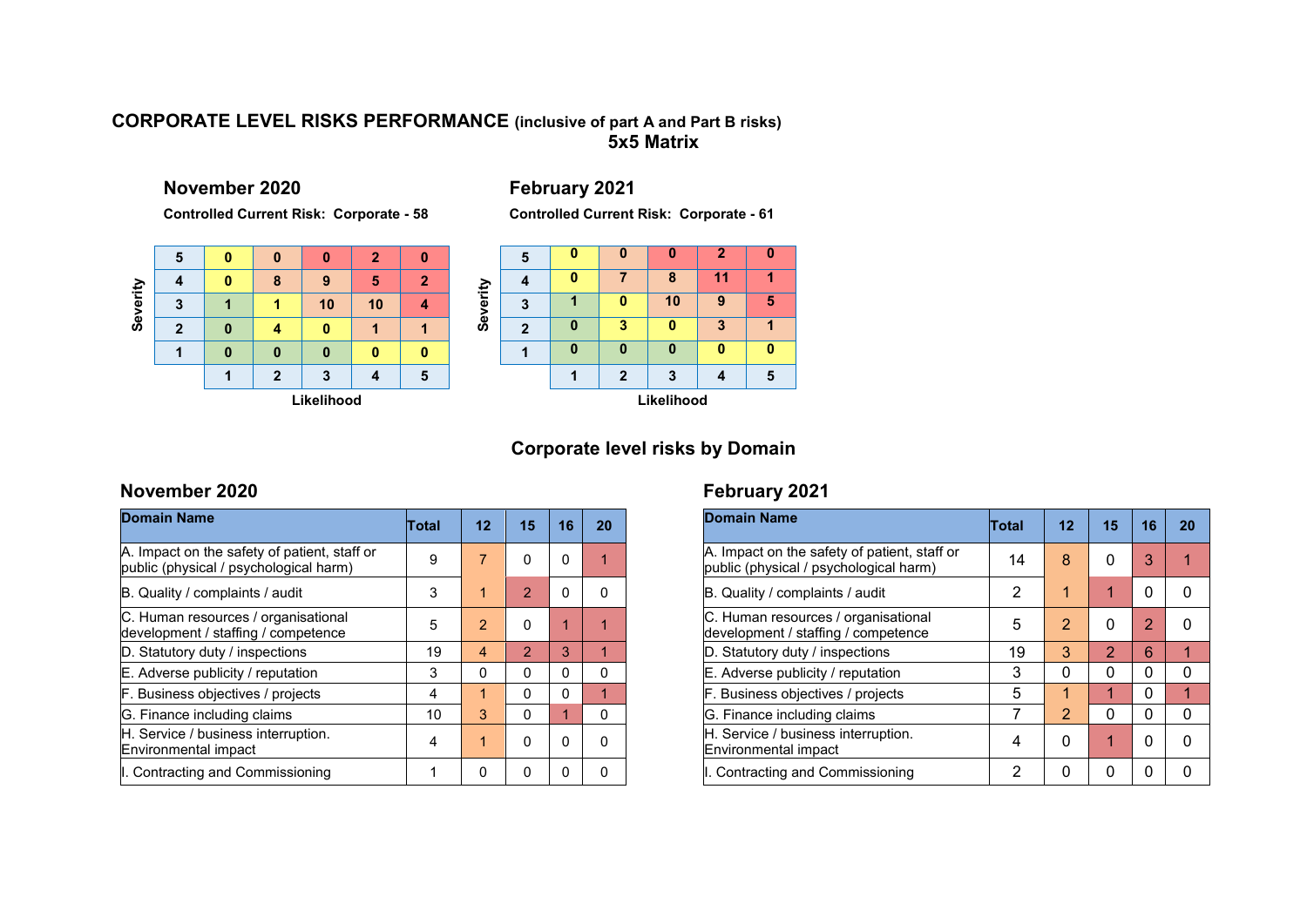### **Corporate Level Risks by CCG Directorate**

### **November 2020**

| <b>CCG Directorate</b>                  | Total | 12 <sup>2</sup> | 15 | 16 | 20 |
|-----------------------------------------|-------|-----------------|----|----|----|
| Quality & Nursing                       | 12    |                 |    |    | 3  |
| Operations                              | 28    | 11              | 2  |    |    |
| Finance, Performance and Contracting    | 14    |                 | 2  | 3  |    |
| <b>FFMF Strategy</b>                    | 3     | 0               |    |    |    |
| Managing Director's / Chairman's Office |       | O               |    |    |    |

## **February 2021**

| <b>CCG Directorate</b>                  | Total 12 |   | 15            | 16 | <b>20</b> |
|-----------------------------------------|----------|---|---------------|----|-----------|
| Quality & Nursing                       | 15       | 6 | $\mathcal{P}$ |    | 2         |
| Operations                              | 27       | 9 | $\mathcal{P}$ | 3  |           |
| Finance, Performance and Contracting    | 15       | 2 |               |    |           |
| <b>FFMF Strategy</b>                    | 3        |   | 0             |    |           |
| Managing Director's / Chairman's Office |          |   | 0             |    |           |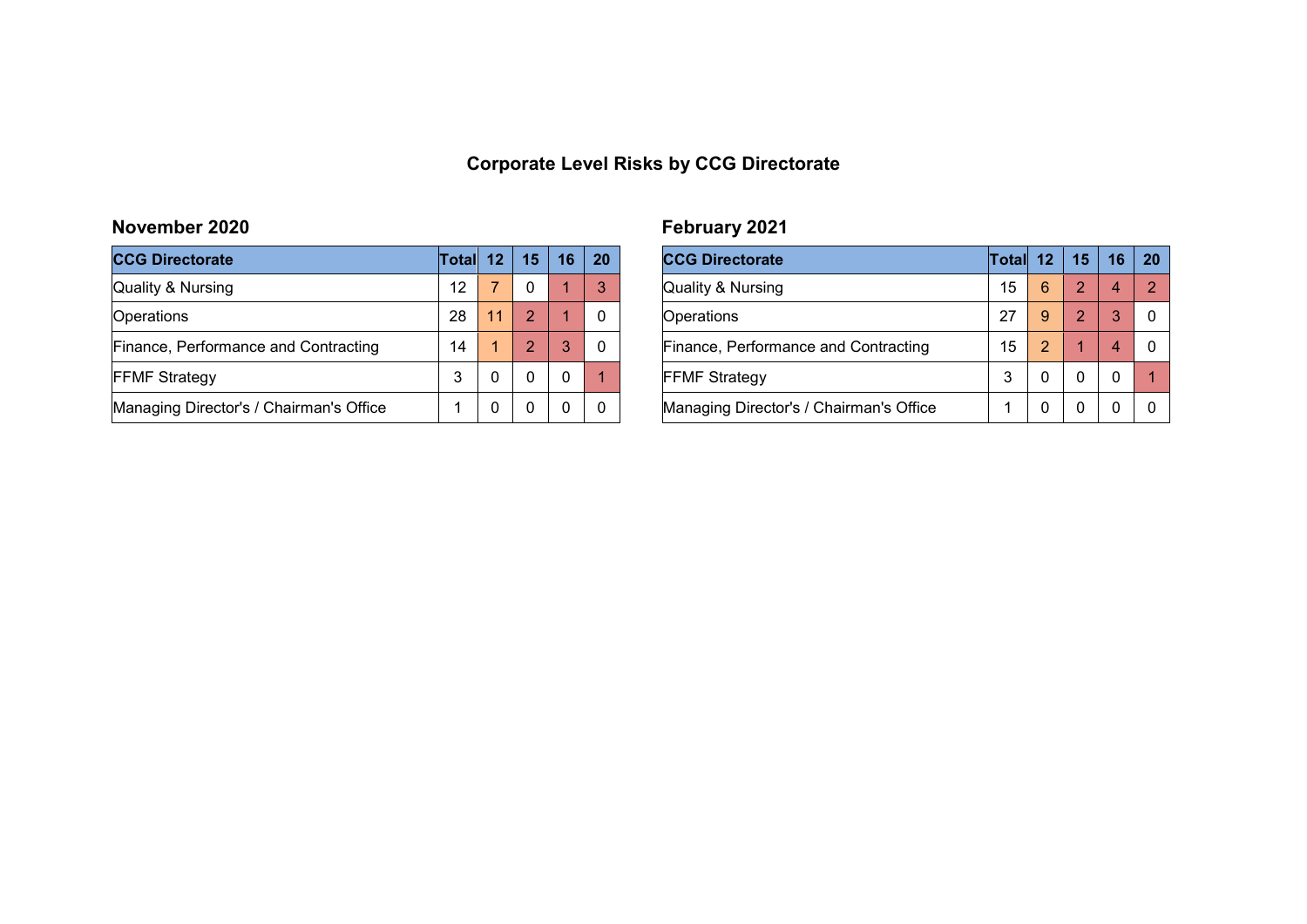| ID. | Title                                                                                               | <b>Statement of Risk</b>                                                                                                                                                                                                     | Opened     |    |    |    |                 |    |              | Consequen Rating<br>ce (current) |    | Directorate<br>(Contact)                      | Risk Domain                                                                              | Controls in place                                                                                                                                                                                                                                                                                                                                 | Rating<br>(Target) | <b>Current Rationale</b>                                                                                                                                                                                                                                                                                                                                                                                                                                                                                                                                                                                                                                                                                                                                                                                                                                                                                                                                                                                                                                                                                                                                                                                                                                                                                                                                                                                                                                                                                                  |
|-----|-----------------------------------------------------------------------------------------------------|------------------------------------------------------------------------------------------------------------------------------------------------------------------------------------------------------------------------------|------------|----|----|----|-----------------|----|--------------|----------------------------------|----|-----------------------------------------------|------------------------------------------------------------------------------------------|---------------------------------------------------------------------------------------------------------------------------------------------------------------------------------------------------------------------------------------------------------------------------------------------------------------------------------------------------|--------------------|---------------------------------------------------------------------------------------------------------------------------------------------------------------------------------------------------------------------------------------------------------------------------------------------------------------------------------------------------------------------------------------------------------------------------------------------------------------------------------------------------------------------------------------------------------------------------------------------------------------------------------------------------------------------------------------------------------------------------------------------------------------------------------------------------------------------------------------------------------------------------------------------------------------------------------------------------------------------------------------------------------------------------------------------------------------------------------------------------------------------------------------------------------------------------------------------------------------------------------------------------------------------------------------------------------------------------------------------------------------------------------------------------------------------------------------------------------------------------------------------------------------------------|
| 212 | Ambulance<br>Call Stacking                                                                          | Ambulance demand exceeds<br>capacity resulting in delays<br>causing patient harm                                                                                                                                             | 21/01/2016 | 20 | 20 | 20 | 20              | 20 | $\mathbf{d}$ | -5                               | 20 | Quality and<br>Nursing                        | Impact on the<br>safety of patient<br>staff or public<br>physical/psych<br>logical harm) | Patients will incur harm if delays are experienced                                                                                                                                                                                                                                                                                                | 5                  | Unable to currently accurately assess risk score as SW system risk. The Quality Assurance Sub Group have identified that as<br>a system, we need to look at the entire urgent care journey and not an isolated point in the urgent care flow. Therefore end to<br>end reviews will take place to identify pain points within the our local systems and learning will be shared across the SW to<br>improve patient flow through the urgent care system.                                                                                                                                                                                                                                                                                                                                                                                                                                                                                                                                                                                                                                                                                                                                                                                                                                                                                                                                                                                                                                                                   |
| 412 | FEME<br>Programme<br>Financial<br>Sustainability<br>benefits not<br>delivered                       | Programme fails to deliver<br>sustainable financial benefits.                                                                                                                                                                | 12/06/2020 |    |    |    | 20              | 20 | 5            | $\mathbf{A}$                     | 20 | Strategy FFMF                                 | Business<br>obiectives/proie<br>cts                                                      | 1. Financial benefits are not scoped and understood<br>2. Financial resource not available to support work<br>3. Benefits are not effectively managed through to delivery<br>I. Pause to programme due to Covid19 may affect financial sustainability when<br>programme resumes<br>5. Drivers for deficit created independently of FFMF Programme |                    | Awaiting restart of programme to undertake benefit assessments. Remodelling of finances to take place post Covid19<br>including intermediate care model.                                                                                                                                                                                                                                                                                                                                                                                                                                                                                                                                                                                                                                                                                                                                                                                                                                                                                                                                                                                                                                                                                                                                                                                                                                                                                                                                                                  |
| 430 | SEND-<br>Compliance to<br>statutory &<br>legal duties for<br>Education<br>Health and<br>Care plans. | Special Educational Needs:<br>breach of Children & Families<br>Act: Disability Code of Practice.<br>Education Health and Care<br>plans for children with SEND are<br>not accurately identifying needs<br>in a timely manner. | 25/06/2020 |    |    |    | 20              | 20 | $\sim$       | 5                                | 20 | Quality and<br>Nursing                        | Statutory<br>duty/inspections                                                            | 1. CCG fail CQC/Ofsted inspection of SEND services (noting the poor service<br>families are receiving)<br>2. CCG receive formal notice to provide Written Statement of Action in 70 days.<br>3. Reputation<br>4. Harm to children with needs not being met.                                                                                       | 16                 | Many controls are still in development. The effectiveness rating is representing the Written Statement of Actions only. Risk<br>escalated due to the paucity of data and current assurance.                                                                                                                                                                                                                                                                                                                                                                                                                                                                                                                                                                                                                                                                                                                                                                                                                                                                                                                                                                                                                                                                                                                                                                                                                                                                                                                               |
|     | Diagnostic<br>Treatment                                                                             | Longer waiting times may lead<br>to poorer patient outcomes, and<br>patients presenting via an<br>emergency route (through A&E)                                                                                              | 09/05/2013 | 16 | 16 | 16 | 16 <sup>°</sup> | 16 | $\mathbf{d}$ | $\mathbf{A}$                     | 16 | Finance.<br>Performance<br>and<br>Contracting | Statutory<br>dutvinspections                                                             | . Poor patient experience<br>2. CCG reputational issue<br>3. Longer waiting times in RTT and Cancer pathway<br>4. Poorer patient outcomes                                                                                                                                                                                                         |                    | The proportion of patients waiting in less than 6 weeks has declined from 93.6% in February (pre-Covid) to 68.9% in<br>November (latest month) with the decline seen across all diagnostic modalities, and this equates to an increase in 6 week<br>waits from 610 to 3342.<br>Due to COVID19 pandemic, phase 3 recovery plans are currently non enforceable with contract and performance meetings<br>stood down and contract lever non-enforceable.<br>System continues to work collaboratively and proactively to understand the issues, risks and actions to address waiting times<br>and access as a result of COVID19. System Partners have a joint understanding of position (single version of the truth) but<br>COVID19 prevents position being confirmed until full impact of pandemic is known.<br>System continues to monitor performance against operational standards, activity restart and waiting list sizes; demand levels<br>also currently being examined and monitored.<br>System aims to have forecasted position by end March 21 to prepare for operational planning (21/22) which will commence<br>April 21 and complete end June 21, but delays may occur due Phase 4 planning timeline which has yet to be fully confirmed.<br>Potential unmet demand during the pandemic which could present at the hospital via emergency routes<br>Clearance of accumulated backlogs (with increase in the number of 62 day breaches (diagnosed and un-diagnosed and<br>increased incidence of 104 day waits. |
| 25  | Performance<br>Targets                                                                              | Inability to meet the integrated<br>performance monitoring targets<br>as outlined in the 2020-21<br>planning guidance. Oversight<br>and Improvement Framework<br>and the 5 Year Long Term Plan.                              | 29/07/2013 |    |    |    |                 |    | $\sim$       | $\mathbf{A}$                     | 16 | Finance.<br>Performance<br>and<br>Contracting | Statutory<br>duty/inspections                                                            | 1. Poor patient experience.<br>2. CCG reputational issue.<br>3. Longer waiting times.<br>4. Poorer patient outcomes.<br>5. Patients presenting via an emergency route (through A&E)                                                                                                                                                               |                    | Due to COVID19 pandemic, phase 3 recovery plans are currently non enforceable with contract and performance meetings<br>stood down and contract lever non-enforceable.<br>System continues to work collaboratively and proactively to understand the issues, risks and actions to address waiting times<br>and access as a result of COVID19. System Partners have a joint understanding of position (single version of the truth) but<br>COVID19 prevents position being confirmed until full impact of pandemic is known.<br>System continues to monitor performance against operational standards, activity restart and waiting list sizes; demand levels<br>also currently being examined and monitored.<br>System aims to have forecasted position by end March 21 to prepare for operational planning (21/22) which will commence<br>April 21 and complete end June 21, but delays may occur due Phase 4 planning timeline which has yet to be fully confirmed.<br>Potential unmet demand during the pandemic which could present at the hospital via emergency routes.                                                                                                                                                                                                                                                                                                                                                                                                                                             |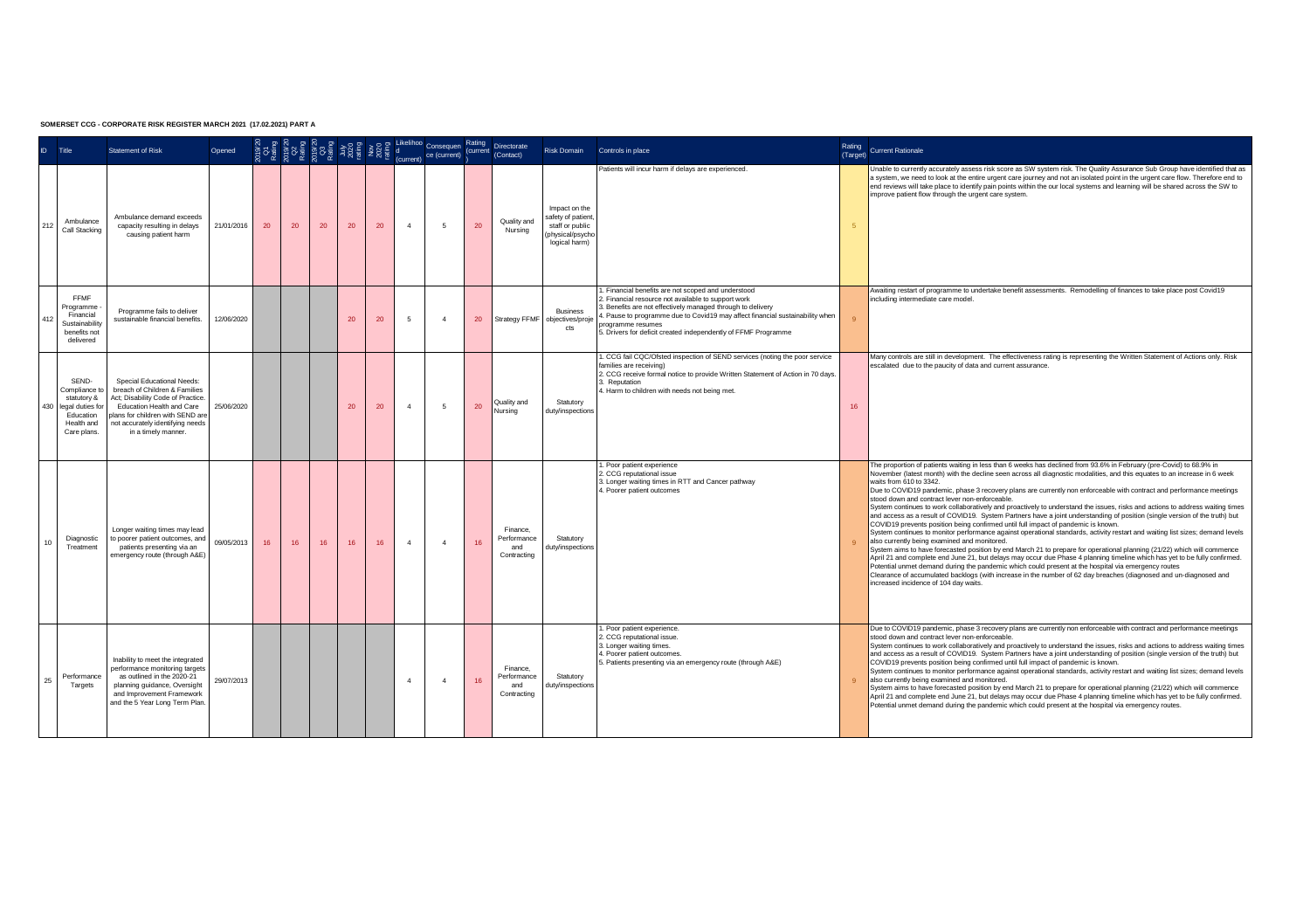|          | Title                                                                     | <b>Statement of Risk</b>                                                                                                        | Opened     |    |    |    |    |    |              | Consequen Rating<br>ce (current) (current |    | Directorate<br>(Contact)                     | Risk Domain                                                                                      | Controls in place                                                                                                                                                                                                                                                                                                                                                                                                                                                                                                                                                                                                                                                                                                                                                                                                                                                                                                                                                                                                                                                                                                                                                                                                                                                                                                                                                                                                                                                                                                                                                                                                                                                                                                                                                                                                                                                                    | Rating<br>(Target) Current Rationale                                                                                                                                                                                                                                                                                                                                                                                                                                                                                                                                                                                                                                                                                                                                                                                                                                                                                                                                                                                                                                                                                                                                                                                                                                                                                                                                                                                                                                                                                                                                                                                                                                                                                                                                                                                                                                                                                                                                                                                                                                                                                                                                                                                                                                                                                                                                                                                                                                                                                                                                                                                                                                                                                                                                                                                                                                         |
|----------|---------------------------------------------------------------------------|---------------------------------------------------------------------------------------------------------------------------------|------------|----|----|----|----|----|--------------|-------------------------------------------|----|----------------------------------------------|--------------------------------------------------------------------------------------------------|--------------------------------------------------------------------------------------------------------------------------------------------------------------------------------------------------------------------------------------------------------------------------------------------------------------------------------------------------------------------------------------------------------------------------------------------------------------------------------------------------------------------------------------------------------------------------------------------------------------------------------------------------------------------------------------------------------------------------------------------------------------------------------------------------------------------------------------------------------------------------------------------------------------------------------------------------------------------------------------------------------------------------------------------------------------------------------------------------------------------------------------------------------------------------------------------------------------------------------------------------------------------------------------------------------------------------------------------------------------------------------------------------------------------------------------------------------------------------------------------------------------------------------------------------------------------------------------------------------------------------------------------------------------------------------------------------------------------------------------------------------------------------------------------------------------------------------------------------------------------------------------|------------------------------------------------------------------------------------------------------------------------------------------------------------------------------------------------------------------------------------------------------------------------------------------------------------------------------------------------------------------------------------------------------------------------------------------------------------------------------------------------------------------------------------------------------------------------------------------------------------------------------------------------------------------------------------------------------------------------------------------------------------------------------------------------------------------------------------------------------------------------------------------------------------------------------------------------------------------------------------------------------------------------------------------------------------------------------------------------------------------------------------------------------------------------------------------------------------------------------------------------------------------------------------------------------------------------------------------------------------------------------------------------------------------------------------------------------------------------------------------------------------------------------------------------------------------------------------------------------------------------------------------------------------------------------------------------------------------------------------------------------------------------------------------------------------------------------------------------------------------------------------------------------------------------------------------------------------------------------------------------------------------------------------------------------------------------------------------------------------------------------------------------------------------------------------------------------------------------------------------------------------------------------------------------------------------------------------------------------------------------------------------------------------------------------------------------------------------------------------------------------------------------------------------------------------------------------------------------------------------------------------------------------------------------------------------------------------------------------------------------------------------------------------------------------------------------------------------------------------------------------|
| $24^{o}$ | Vacancies an<br>decreased<br>capacity in<br>Safeguarding<br>Children Tear | he provision of capacity for the<br>statutory post of designated<br>doctor safeguarding children                                | 08/09/2017 |    |    | 12 | 12 | 20 | $\Delta$     | $\mathbf{A}$                              | 16 | Quality and<br>Nursing                       | Human<br>esources/organ<br>sational<br>development/sta<br>ffing/competenc<br>$\ddot{\textbf{e}}$ | Named and Designated doctors in the provider organisations will not have<br>access to (in the required timescales) supervision in respect of safeguarding for<br>children ( some of this supervision would not be covered by current experience<br>within the CCG e.g. child sexual abuse medicals).<br>2. Access (within the required timescales) will not be available to group<br>supervision for primary care staff in respect of safeguarding children.<br>3. Limited capacity from CCG to contribute to and lead on the multi agency or<br>single agency case reviews - no capacity in CCG to lead on case review that<br>require a designated doctor for safeguarding children.<br>4. Limited capacity from CCG to ensure lessons learnt from single or multi<br>agency case reviews are implemented by NHS providers.<br>. Limited capacity from the CCG to contribute to case reviews where the case<br>may meet the requirements for a serious case review and/or a multi agency<br>review for system improvement.<br>4. Limited capacity from the CCG for strategic safeguarding leadership for the<br>health system in Somerset.<br>5. Limited capacity from the CCG to contribute to the safeguarding children<br>training programme.<br>6. Limited capacity from the CCG to contribute to the safeguarding children<br>partnership audit programme (impacts negatively to system improvement).<br>7. Limited capacity from the CCG to escalate and resolve concerns regarding<br>the multi agency safeguarding children system (referral process and<br>development of a multi agency front safeguarding hub, multi agency front door).<br>8. Limited capacity from the CCG to ensure that effective quality assurance<br>arrangements are in place for safeguarding children functions within services<br>commissioned by the CCG.<br>Limited canacity from the CCC-1 | Designated Doctor SGC cased contract ceased 31.10.2020. Only alternative cover arrangements in place is ad hoc advice<br>and support for Named Doctors SGC in providers to be met by Designated Doctor SGC in Dorset CCG, Bath and North East<br>Somerset CCG and Wilshire CCG (2 doctors). The provision of supervision is not possible due to existing commitments.<br>Legally required role of 2.5 days a week is not currently provided which may compromise safe practice and reduce our ability<br>to meet the needs of the system or be an active advocate for children in Somerset. Meeting additional BAU and additional<br>demands as a result of pandemic, whilst meeting the continued demands in relation to SSCP and ASSSP (legal responsibility<br>from SCCG). Safequarding element within ICS has been delayed as a result of capacity within the team - last meeting 29th<br>Jan 2021. Severity of 4 due to uncertain delivery of key objectives as internal resources are limited to provide medical<br>expertise for safeguarding children in Somerset locally and regionally. Further support has been sought from NNDHP in<br>relation to escalating nationally the difficulties in recruiting to the Designated Doctor SGC posts.<br>Controls partially effective and likelihood reduced to 4 now that CCG have agreed approach to recruit for a 12month<br>secondment for Designated Doctor for SGC following presentation of Case for Change to CCG in Dec 2020. In addition NHS<br>El have confirmed that "if a CCG cannot get a Designated Doctor who is a paediatrician despite all efforts, then that CCG<br>would have to make a pragmatic decision about who would cover that role and look at alternative options in the short term"<br>from Assistant Director of Quality and Safeguarding & Regional Lead for Safeguarding. CCG have contacted the Designated<br>Nurse and Designated Doctor in North Staffs in respect of their successful approach to recruit from the named GP<br>safeguarding children employed by CCGs pool into the Designated Doctor SGC role.<br>Team configuration to increase strategic oversight of children's safeguarding is aimed to be in place by end July 2021 (3<br>months recruitment from Feb 2021 and 3 months induction). Partial team reconfiguration has resulted in increased capacity in<br>team from the delegation to named GP safeguarding children (who has increased hours utilising money from vacancy in light<br>of level of risk).<br>NHSE South West safeguarding team's proposal regarding a regional Designated Doctor for Safeguarding Children is being<br>explored through South West NHSE Safeguarding Workforce Learning & development clinical reference group. This forum is<br>also currently working on a workforce transformation initiative with Health Education England. |
| 255      | SWASFT<br>Category 1 and<br>Category 2<br>Performance                     | Breach of Category 1 and<br>Category 2 SWASFT<br>Ambulance Response<br>Performance (ARP) standard.                              | 01/02/2018 | 15 | 15 | 15 | 15 | 16 | $\mathbf{d}$ | $\mathbf{d}$                              | 16 | Operations                                   | Statutory<br>duty/inspections                                                                    | 1. Patient experience<br>2. Patient Safety - delay to care/increased deterioration<br>3. Reputation                                                                                                                                                                                                                                                                                                                                                                                                                                                                                                                                                                                                                                                                                                                                                                                                                                                                                                                                                                                                                                                                                                                                                                                                                                                                                                                                                                                                                                                                                                                                                                                                                                                                                                                                                                                  | Sept 2020 breach to 8 mins for Cat 1 (target 7 mins). System seeing activity increased post COVID19 wave 1. April Cat 1<br>7.3mins November 8.8mins and Cat 2 28mins and Aug 16 mins. SWASFT workforce plan on track. High Intensity High<br>Intensity Users (HIU) which were committed to under the former transformation plan and we will monitor these to understand if<br>they are achieving the desired impact on ambulance activity - this scheme is currently ongoing and working up a plan to be<br>put in place. The work went live in January 2021 and looking to evaluate data by the end of March 21. Currently the scheme is<br>concentrating on ED activity Escalated risk due to controls being mostly effective however outcome may not be high enough<br>to ensure Cat 1 and Cat 2 standards are met. Maximised work streams to address activity but anticipated decrease in<br>performance over winter 2020.<br>It was agreed to not change the Risk score on 13/01/20 -due to the following:<br>1) Increased number of Covid Positive cases within SWAST and the Acute Trusts coupled with Covid related staff abstraction.<br>2) System continues to support by maintaining minimal handover delays and IUC CAS validation reducing lower acuity<br>patients in 999 stack<br>3) GP999 Car resources in place to attend high acuity calls                                                                                                                                                                                                                                                                                                                                                                                                                                                                                                                                                                                                                                                                                                                                                                                                                                                                                                                                                                                                                                                                                                                                                                                                                                                                                                                                                                                                                                                                                                                 |
| 285      | Cancer<br>Targets                                                         | Longer waiting times may lead<br>to poorer patient outcomes, and<br>patients presenting via an<br>emergency route (through A&E) | 09/08/2018 | 16 | 16 | 16 | 16 | 16 | $\Delta$     | $\mathbf{A}$                              | 16 | Finance<br>Performance<br>and<br>Contracting | Statutory<br>duty/inspections                                                                    | . Poor patient experience<br>2. CCG reputational issue<br>3. Longer waiting times in RTT and Cancer pathway<br>4. Poorer patient outcomes                                                                                                                                                                                                                                                                                                                                                                                                                                                                                                                                                                                                                                                                                                                                                                                                                                                                                                                                                                                                                                                                                                                                                                                                                                                                                                                                                                                                                                                                                                                                                                                                                                                                                                                                            | Somerset faces significant clinical risk if the elective care position does not improve inline with the Phase 3 plan and that the<br>current surge in Covid-19 cases results in cancellation of Priority 1 and Priority 2 cases. By ensuring cancer patients are<br>appropriately prioritised and treated in a timely way, and that sufficient capacity is in place to manage increased demand<br>moving forward, including follow-up care there is an expected reduction in the number of 62 and 104 day cancer waits.<br>The proportion of patients waiting in excess of 62 days (diagnosed and un-diagnosed) has increased from to 97 in May to 166<br>in January (latest local weekly position) resulting in some patients not being diagnosed and treated for cancer in a timely<br>manner. It is expected the 62 backlog will reduce to 90 by March 2021 (70 at Somerset FT and 20 at YDH). This is supported<br>by 31 day cancer treatment re-start percentages where the re-start is in in excess of 100% at both Somerset FT and Yeovil FT<br>from November<br>Due to COVID19 pandemic, phase 3 recovery plans are currently non enforceable with contract and performance meetings<br>stood down and contract lever non-enforceable.<br>System continues to work collaboratively and proactively to understand the issues, risks and actions to address waiting times<br>and access as a result of COVID19. System Partners have a joint understanding of position (single version of the truth) but<br>COVID19 prevents position being confirmed until full impact of pandemic is known.<br>System continues to monitor performance against operational standards, activity restart and waiting list sizes; demand levels<br>also currently being examined and monitored.<br>System aims to have forecasted position by end March 21 to prepare for operational planning (21/22) which will commence<br>April 21 and complete end June 21, but delays may occur due Phase 4 planning timeline which has yet to be fully confirmed.<br>Potential unmet demand during the pandemic which could present at the hospital via emergency routes<br>Clearance of accumulated backlogs (with increase in the number of 62 day breaches (diagnosed and un-diagnosed and<br>increased incidence of 104 day waits.                                                                                                                                                                                                                                                                                                                                                                                                                                                                                                                                                           |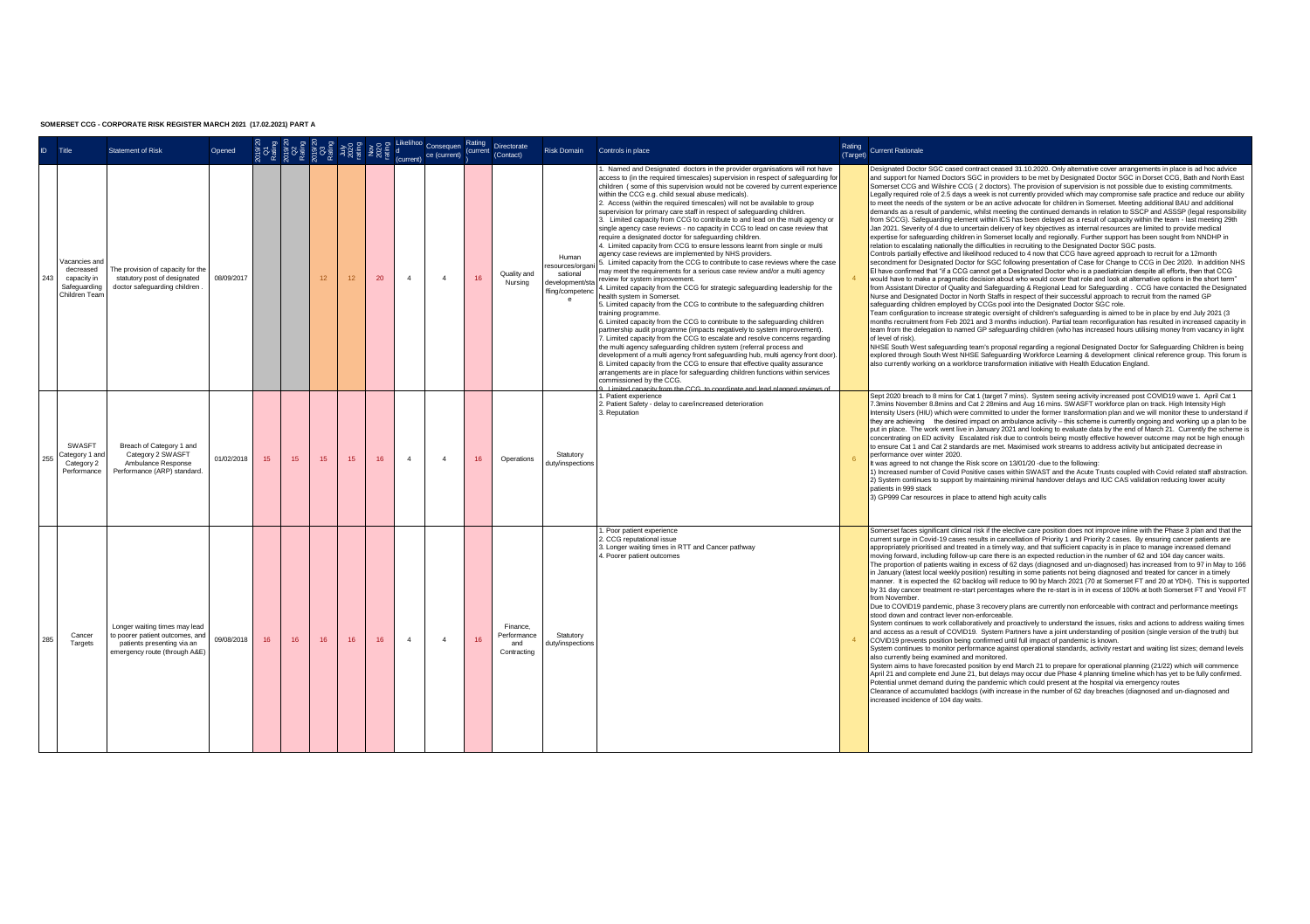| $\blacksquare$ | Title                                                                    | <b>Statement of Risk</b>                                                                                          | Opened     |    |    |    |    |                 |                | Likelihoo Consequen<br>ce (current) | Rating<br>(current | Directorate<br>(Contact) | Risk Domain                                                                                    | Controls in place                                                                                                                                                                                                                                                                                                                                                    |                | Rating<br>(Target) Current Rationale                                                                                                                                                                                                                                                                                                                                                                                                                                                                                                                                                                                                                                                                                                                                                                                                                                                                                                                                                                                                                                                                                                                                                                                                                                                                                                                                                                                                                                                                               |
|----------------|--------------------------------------------------------------------------|-------------------------------------------------------------------------------------------------------------------|------------|----|----|----|----|-----------------|----------------|-------------------------------------|--------------------|--------------------------|------------------------------------------------------------------------------------------------|----------------------------------------------------------------------------------------------------------------------------------------------------------------------------------------------------------------------------------------------------------------------------------------------------------------------------------------------------------------------|----------------|--------------------------------------------------------------------------------------------------------------------------------------------------------------------------------------------------------------------------------------------------------------------------------------------------------------------------------------------------------------------------------------------------------------------------------------------------------------------------------------------------------------------------------------------------------------------------------------------------------------------------------------------------------------------------------------------------------------------------------------------------------------------------------------------------------------------------------------------------------------------------------------------------------------------------------------------------------------------------------------------------------------------------------------------------------------------------------------------------------------------------------------------------------------------------------------------------------------------------------------------------------------------------------------------------------------------------------------------------------------------------------------------------------------------------------------------------------------------------------------------------------------------|
| 292            | Workforce<br>Sustainability                                              | Inability to meet demand for<br>workforce (volume and skillset)<br>in Somerset                                    | 30/09/2018 | 20 | 20 | 20 | 20 | 16              | $\Delta$       | $\overline{4}$                      | 16                 | Quality and<br>Nursing   | Human<br>esources/organ<br>sational<br>development/sta<br>fing/competen<br>$\ddot{\textbf{e}}$ | . Patient safety<br>2. Patient Experience<br>3. Rota fill<br>4. Staff morale<br>5. Increase in sickness/absence                                                                                                                                                                                                                                                      | $\overline{a}$ | collaboratively look at "hot topic" areas across the system. HEE Bridgwater and Taunton College have now made the decision<br>to achieve a partnership with UWE given their commitment to support local delivery of FdSc Nursing Associate from<br>September 2020 and BSc Nursing from September 2021, subject to NMC approval, Long term plan submitted with significant<br>plans for workforce. LWAB Terms of Reference have been reviewed and governance structure verified to align delivery<br>groups to system workforce priorities. Breaking barriers project commenced, building community capacity & resource.<br>Somerset high performing on numbers of apprenticeships with many in development (e.g. pharmacy technician). Agreed<br>degree pathway now developed for TNA in Somerset. Successful bid to develop system wide health and wellbeing offer for<br>staff. Breaking barriers project agreed to support Somerset. Number of career pathways mapped out on critical roles. 4<br>workforce planning groups being set up to workforce development funding to fund projects including increasing PACR and<br>NMP training courses. One year system workforce action plan developed, integrated with NHS People Plan with a number of<br>initiatives underway. Last LWAB highlight report status was amber.                                                                                                                                                                                       |
| 405            | Physical<br>for vulnerable<br>groups (e.g.<br>SML LD, ED<br>and dementia | Health Checks Physical health needs not being<br>met for vulnerable groups.                                       | 10/06/2020 |    |    |    |    |                 | $\mathbf{d}$   | $\mathbf{A}$                        | 16                 | Operations               | Impact on the<br>safety of patient<br>staff or public<br>(physical/psycho<br>logical harm)     | 1) Increase in mortality gap for these patient groups<br>2) Reputation<br>3) Regulatory actions<br>4) Inability to deliver 60% national standard for physical health checks for<br>vulnerable groups. This has implications for the mortality gap between people<br>with and without serious health conditions                                                       |                | The physical health check programme was subject to a national pause in the early part of 2020/21, thus reducing the<br>opportunity to undertake physical health checks and appropriate follow up interventions. Proximity of June 2021 due delay in<br>data for the national standard of physical health checks for vulnerable groups 2020/21. For 2021/22. NHSEI has announced<br>that QOF will now cover all six health checks under the SMI programme which will make a huge difference in delivery in<br>2021/22<br>Due to the ongoing pressures relating to COVID, which reduce F2F opportunities for care, and increasing demand on primary<br>care as a whole (particularly as we move into winter), the health check programme has been significantly impacted.<br>There is no automatic data flow in place from primary care, and therefore the data set is not as full as other areas. However,<br>there is a national programme to set this up in place.<br>The consequences relate to patient health and wellbeing, noting the significant mortality gap between those with an SMVLD<br>and those without, as well as reputational risk and regulatory action, noting that regionally there is intense and increasing                                                                                                                                                                                                                                                                                  |
| 406            | COVID-19:<br>Increased<br>demand for<br>mental health<br>Services        | There is a risk that COVID-<br>related mental health demand<br>could outstrip supply in mental<br>health services | 10/06/2020 |    |    |    |    |                 | $\overline{A}$ | $\overline{4}$                      | 16                 | Operations               | Impact on the<br>safety of patient<br>staff or public<br>(physical/psychr<br>logical harm)     | 1) Deterioration in overall population health<br>2) higher level of demand and acuity for both physical and mental health<br>services                                                                                                                                                                                                                                |                | Given the ongoing health and socio-economic implications of COVID, including further national lockdowns, it is likely that<br>demand for mental health services will increase, as well as an increase in acuity/complexity. There is already some evidence<br>that demand is growing.<br>If capacity is unable to keep pace with growth in both demand and complexity, existing services could be overwhelmed with<br>some patients getting insufficient support to meet their needs. This could have consequent risks of deterioration of condition<br>and therefore increased intensity and cost of intervention (thereby increasing the demand to inpatient facilities and thus<br>increasing the risk of out of area placements), increased suicide rates and self harm, alongside workforce burnout.<br>Demand and capacity modelling work is underway at SFT and due to commence in CCG June 2021, CCG continuously<br>monitoring demand for services in the context of COVID19. CCG aim to harness increase in community support (as a result of<br>COVID19) going forward. Awaiting<br>the national model of future demand to inform the local response, required funding and completion of the Somerset demand<br>and capacity model. Further review of this risk will then take place to ensure consequence of the risk and controls needed<br>reflect the needs of Somerset.<br>Due to the pressures on local primary care services, PCNs have not been in a position to engage with the CMHT programme |
| 428            | COVID-<br>nosocomial<br>transmission                                     | Inadequate infection prevention<br>and control measures for<br>community and acute settings.                      | 15/06/2020 |    |    |    | 15 | 12 <sup>°</sup> | $\Delta$       | $\mathbf{A}$                        | 16                 | Quality and<br>Nursing   | Impact on the<br>safety of patient<br>staff or public<br>physical/psycho<br>logical harm)      | I. Harm to people across Somerset working, visiting or staying overnight in a<br>health or care setting.<br>2. Unplanned staff absence.<br>3. Litigation.<br>4. Reputation damage.<br>5. Patient flow from closure of health or care setting.<br>3. Recovery to BAU.<br>. Growing waiting list for heath and care services.<br>. Outbreaks health and care settings. | 12             | Somerset, the CCG co-commission Weston Hospital which takes 20% of its patients from Somerset, Outbreaks are monitored<br>and managed through PH and IPC team through outbreak notifications. Risk likelihood increased to 4 due to reduction of<br>effectiveness of controls. This is due to a new highly contagious variant, reduction in compliance of IPC policies and practice in<br>care homes, PPE fatigue, incorrect assumptions on transmission in care homes (especially for homes where staff have<br>received their COVID19 vaccination). Risk escalated due to outbreak cases increase significantly in a short period of time in<br>care homes (and subsequent death rate), reducing capacity for IPC to meet demand to support care homes and to address<br>areas on non-compliance: additionally possibility of further variants and unknown efficacy of COVID19 vaccine. Proximity of<br>14/02/2021 to reflect these factors and potential further increases from relaxation of lockdown during latter 2020 together with<br>winter pressures until end March 2021. IPC team post successfully interviewed and offer accepted Dec 2020.                                                                                                                                                                                                                                                                                                                                                           |
| 440            | PREVENT<br>Compliance in<br>Trusts                                       | Non compliance of NHSE/I<br>Prevent Duties training<br>standard.                                                  | 20/08/2020 |    |    |    |    |                 | $\mathbf{d}$   | $\mathbf{A}$                        | 16                 | Quality and<br>Nursing   | Statutory<br>dutvinspections                                                                   | 1. Staff don't have knowledge to recognise when people who use health<br>services are being exploited or radicalised into terrorism.<br>2. Lack of awareness that support to counter exploitation or radicalisation is<br>available<br>3. The prevention of exploitation or radicalisation is reduced.<br>. Harm to themselves or others.                            |                | The overall compliance is 80%, but Somerset Ft compliance remains rated as red and of concern as the WRAP compliance is<br>72.8 and the BPAT compliance is 74.4<br>There for the compliance has not yet improved sufficiently to reduce the risk rating.<br>The reporting window for Q3 has not yet closed. The above data is taken from the Q3 Somerset FT return as they have<br>completed their return, and the Q2 data from YDH as they have not yet completed their return                                                                                                                                                                                                                                                                                                                                                                                                                                                                                                                                                                                                                                                                                                                                                                                                                                                                                                                                                                                                                                    |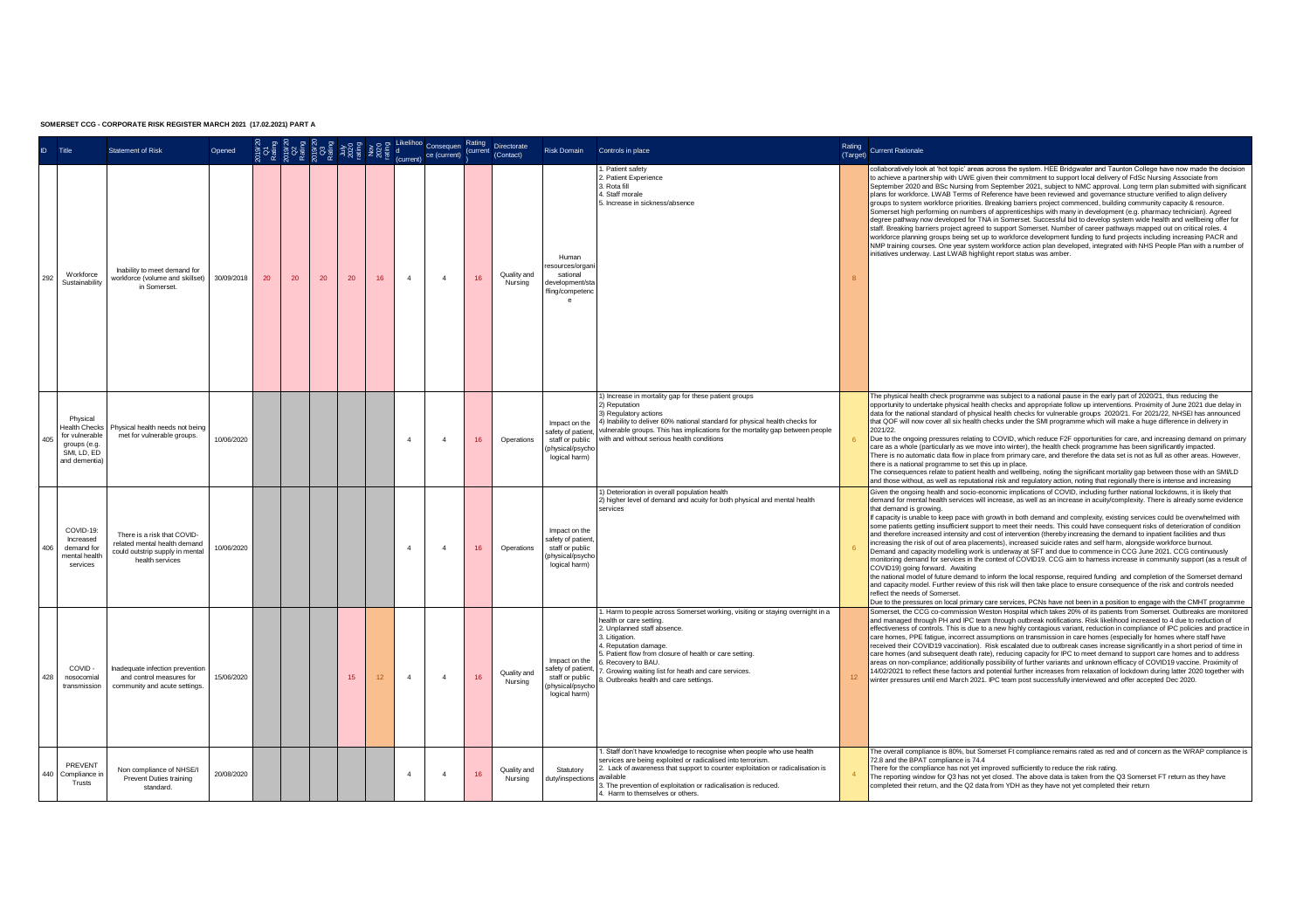| ID. | Title                                                                                                                  | <b>Statement of Risk</b>                                                                                                                                                                                                                                                                                                                                                                                                                                        | Opened     |    |    |    |    |        | <sup>xo</sup> Consequen<br>n ce (current) | Rating<br>(current | Directorate<br>(Contact)                     | Risk Domain                         | Controls in place                                                                                                                                                                                                                                                                                                                                                                                                                                                                                                                                                                                                                                                                                                                                                                                                                                                                                                                                                                                                                                                                                                                                                                                                                                                                                                                                                                                                                                                                                                                                                                                                                                                                                                                                                                                                                                                                                                          | Rating<br>(Target) Current Rationale                                                                                                                                                                                                                                                                                                                                                                                                                                                                                                                                                                                                                                                                                                                                                                                                                                                                                                                                                                                                                                                                                                                                                                                                                                                                                                                                                                                                                                                                                                                                                                                                                                                                                                                                                                                                                                                                                                                                                                                                                     |
|-----|------------------------------------------------------------------------------------------------------------------------|-----------------------------------------------------------------------------------------------------------------------------------------------------------------------------------------------------------------------------------------------------------------------------------------------------------------------------------------------------------------------------------------------------------------------------------------------------------------|------------|----|----|----|----|--------|-------------------------------------------|--------------------|----------------------------------------------|-------------------------------------|----------------------------------------------------------------------------------------------------------------------------------------------------------------------------------------------------------------------------------------------------------------------------------------------------------------------------------------------------------------------------------------------------------------------------------------------------------------------------------------------------------------------------------------------------------------------------------------------------------------------------------------------------------------------------------------------------------------------------------------------------------------------------------------------------------------------------------------------------------------------------------------------------------------------------------------------------------------------------------------------------------------------------------------------------------------------------------------------------------------------------------------------------------------------------------------------------------------------------------------------------------------------------------------------------------------------------------------------------------------------------------------------------------------------------------------------------------------------------------------------------------------------------------------------------------------------------------------------------------------------------------------------------------------------------------------------------------------------------------------------------------------------------------------------------------------------------------------------------------------------------------------------------------------------------|----------------------------------------------------------------------------------------------------------------------------------------------------------------------------------------------------------------------------------------------------------------------------------------------------------------------------------------------------------------------------------------------------------------------------------------------------------------------------------------------------------------------------------------------------------------------------------------------------------------------------------------------------------------------------------------------------------------------------------------------------------------------------------------------------------------------------------------------------------------------------------------------------------------------------------------------------------------------------------------------------------------------------------------------------------------------------------------------------------------------------------------------------------------------------------------------------------------------------------------------------------------------------------------------------------------------------------------------------------------------------------------------------------------------------------------------------------------------------------------------------------------------------------------------------------------------------------------------------------------------------------------------------------------------------------------------------------------------------------------------------------------------------------------------------------------------------------------------------------------------------------------------------------------------------------------------------------------------------------------------------------------------------------------------------------|
| 449 | Referral to<br>Treatment                                                                                               | Longer waiting times may lead<br>to poorer patient outcomes, and<br>patients presenting via an<br>emergency route (through A&E)                                                                                                                                                                                                                                                                                                                                 | 29/09/2017 |    |    |    |    | $\sim$ | $\sim$                                    | 16                 | Finance<br>Performance<br>and<br>Contracting | Statutory<br>duty/inspections       | Poor patient experience<br>. CCG reputational issue<br>3. Longer waiting times in RTT and Cancer pathway<br>4. Poorer patient outcomes                                                                                                                                                                                                                                                                                                                                                                                                                                                                                                                                                                                                                                                                                                                                                                                                                                                                                                                                                                                                                                                                                                                                                                                                                                                                                                                                                                                                                                                                                                                                                                                                                                                                                                                                                                                     | There has been no significant delays in Somerset for urgency P1 and P2 (urgent and cancer) treatment arising from COVID19<br>capacity constraints as at February 2021. This risk is rated as a meeting standards risk, as opposed to within the safety<br>domain<br>The proportion of patients waiting in excess of 18 weeks has declined from 81.3% in February (pre-Covid) to 63.1% in August<br>(latest month) with the decline seen across all RTT specialities and across all Providers. The number of patients waiting in<br>excess of 52 weeks has significantly increased from 21 in February (pre-Covid and predominantly related patient choosing to<br>delay treatment) to 1619 in November (latest month).<br>Somerset faces significant clinical risk if the elective care position does not improve inline with the Phase 3 plan and that the<br>current surge in Covid-19 cases results in cancellation of Priority 1, 2 (urgent and cancer) 3 and 4 (routine) cases.<br>Due to COVID19 pandemic, phase 3 recovery plans are currently non enforceable with contract and performance meetings<br>stood down and contract lever non-enforceable<br>System continues to work collaboratively and proactively to understand the issues, risks and actions to address waiting times<br>and access as a result of COVID19. System Partners have a joint understanding of position (single version of the truth) but<br>COVID19 prevents position being confirmed until full impact of pandemic is known.<br>System continues to monitor performance against operational standards, activity restart and waiting list sizes; demand levels<br>also are examined and monitored.<br>System aims to have forecasted position by end March 21 to prepare for operational planning (21/22) which will commence<br>April 21 and complete end June 21, but delays may occur due Phase 4 planning timeline which has yet to be fully confirmed.<br>Potential unmet demand during the pandemic which could present at the hospital via emergency routes. |
| 318 | Risk of<br>Children<br>Looked After<br>Health<br>services not<br>being<br>delivered<br>within statutory<br>time frames | Children and young people who<br>are Looked After by Somerset<br>County Council do not<br>consistently have access to high<br>quality, timely and relevant<br>ealth services and are at risk o<br>long term and escalating<br>physical and mental health<br>eeds into adulthood. Delays in<br>the provision of high quality<br>health services within statutory<br>time frames also impact on<br>transitions from foster care into<br>permanent adoptive homes. | 20/05/2019 |    |    |    |    | 5      | 3                                         | 15                 | Quality and<br>Nursing                       | Statutory<br>duty/inspections       | Delays in delivery of Paediatric Initial Health Assessments within statutory<br>20 working days time frame leading to late identification and meeting of unmet<br>health needs<br>2. Unnecessary delays for CLA whose plan is adoption with an increasing risk<br>of prospective adoptive parents looking outside of Somerset for a child to adopt<br>3. Increasing numbers of CLA and Care Leavers, (correlating to the continuing<br>upwards trend of increased numbers of children becoming looked after in<br>Somerset), reaching adulthood with unmet health needs, an inability to manage<br>their health needs and successfully access health services independently and<br>having a negative view of the effectiveness of Health professionals.<br>4. Increasing numbers of CLA and Care Leavers requiring access to Tier 3<br>and 4 CAMHS. Substance Misuse and Adult Emotional and Mental Health<br>services<br>5. No decrease in the numbers of CLA and Care Leavers referred to specialist<br>eating disorder services<br>. No decrease in the number of CLA who go missing<br>No decrease in the number of CLA and Care Leavers at risk of offending<br>and are involved in the Criminal Justice System<br>. No decrease in the number of CLA and Care Leavers at risk of exploitation<br>and abuse, including involvement in County Lines and trafficking<br>9. No capacity to work with Care Leaver personal advisers to plan transitions<br>from care, and ensure young people have access to information and training<br>about hot to promote their physical and mental health<br>10. No capacity to provide statutory Care Leavers Summary Health Records,<br>meaning that Care Leavers do not have up-to-date information about their<br>health history, ongoing health treatments and signposting to relevant health<br>betwices. Insiding to an inshility to access health services when required and | Risk remains at 15 due to:<br>Performance data not vet illustrating embedded upward trend<br>Difficulties in engaging providers in change agenda<br>Competing pressures on providers due to Covid pandemic<br>Complexity of services provided and vulnerability of cohort served<br>Capacity issues in Paediatric services<br>Data completeness issues<br>Ongoing negotiations in respect of joint commissioning responsibilities                                                                                                                                                                                                                                                                                                                                                                                                                                                                                                                                                                                                                                                                                                                                                                                                                                                                                                                                                                                                                                                                                                                                                                                                                                                                                                                                                                                                                                                                                                                                                                                                                        |
|     | 323 Neuro Paeds                                                                                                        | Gap in services for assessment<br>of autism over the age of 5                                                                                                                                                                                                                                                                                                                                                                                                   | 29/07/2019 | 16 | 15 | 15 | 15 | 5      | 3                                         | 15                 | Operations                                   | Statutory<br><b>jutvinspections</b> | Potential for school refusal<br>Potential for school exclusion due to behaviours that challenge<br>Potential for family and/or placement breakdown<br>GPs are not clear of route to support for CYP with behaviours that challenge<br>CYP do not achieve academically and socially                                                                                                                                                                                                                                                                                                                                                                                                                                                                                                                                                                                                                                                                                                                                                                                                                                                                                                                                                                                                                                                                                                                                                                                                                                                                                                                                                                                                                                                                                                                                                                                                                                         | Currently difficult to pursue implementation of controls due to impact and management of Covid-19.                                                                                                                                                                                                                                                                                                                                                                                                                                                                                                                                                                                                                                                                                                                                                                                                                                                                                                                                                                                                                                                                                                                                                                                                                                                                                                                                                                                                                                                                                                                                                                                                                                                                                                                                                                                                                                                                                                                                                       |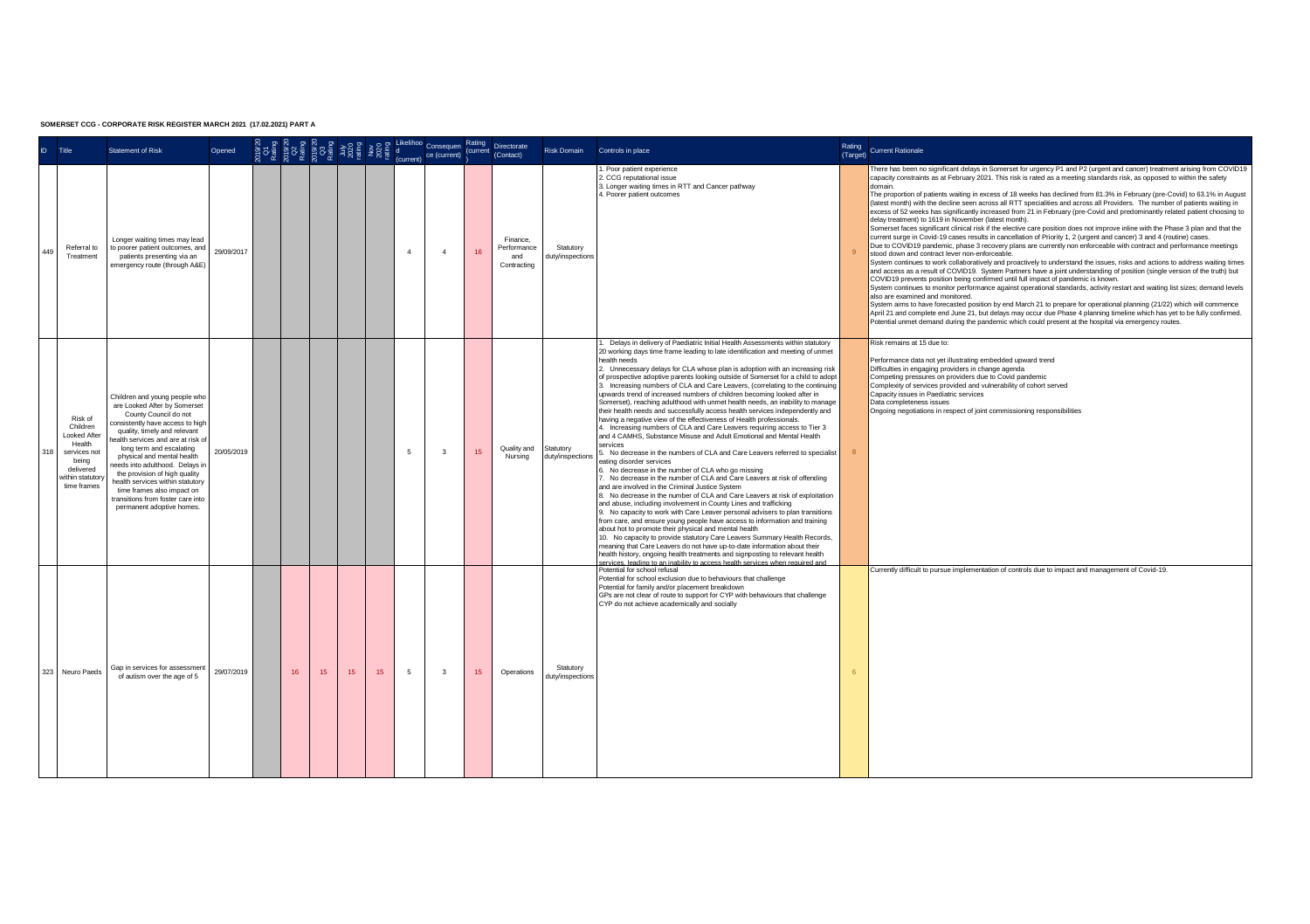| ID.     | Title                                                       | <b>Statement of Risk</b>                                                                                                                                                                                                                                                                              | Opened     |    |                  |    |                 |    |                         | Consequen<br>(current) ce (current) | Rating<br>(current | Directorate<br>(Contact) | Risk Domain                                                                              | Controls in place                                                                                                                                                                                                                                                                                                                                                                                                             | (Target) | Rating Current Rationale                                                                                                                                                                                                                                                                                                                                                                                                                                                                                                                                                                                                                                                                                                                                                                                                                                                                                                                                                                                                                                                                                                                                                                                                                                                                                                                                                                                                                                                                                                                                                                                                                                                        |
|---------|-------------------------------------------------------------|-------------------------------------------------------------------------------------------------------------------------------------------------------------------------------------------------------------------------------------------------------------------------------------------------------|------------|----|------------------|----|-----------------|----|-------------------------|-------------------------------------|--------------------|--------------------------|------------------------------------------------------------------------------------------|-------------------------------------------------------------------------------------------------------------------------------------------------------------------------------------------------------------------------------------------------------------------------------------------------------------------------------------------------------------------------------------------------------------------------------|----------|---------------------------------------------------------------------------------------------------------------------------------------------------------------------------------------------------------------------------------------------------------------------------------------------------------------------------------------------------------------------------------------------------------------------------------------------------------------------------------------------------------------------------------------------------------------------------------------------------------------------------------------------------------------------------------------------------------------------------------------------------------------------------------------------------------------------------------------------------------------------------------------------------------------------------------------------------------------------------------------------------------------------------------------------------------------------------------------------------------------------------------------------------------------------------------------------------------------------------------------------------------------------------------------------------------------------------------------------------------------------------------------------------------------------------------------------------------------------------------------------------------------------------------------------------------------------------------------------------------------------------------------------------------------------------------|
| 362     | LeDeR<br>Programme                                          | Without adequate resourcing to<br>the LeDeR Programme the<br>opportunities and benefits of<br>learning into action will be<br>belayed and this will impact on<br>the welling outcomes and<br>experiences of those with an LD                                                                          | 05/11/2019 |    |                  |    |                 |    | 5.                      | $\mathcal{R}$                       | 15                 | Quality and<br>Nursing   | <b>Business</b><br>obiectives/proie<br>cts                                               | Somerset will remain an outlier in the region for timely completion of reviews<br>2) Residents with and LD may not benefit in a timely way from action that could<br>be progressed from learning<br>3) health outcomes could be directly impacted due to delay<br>4) learning from Covid will be much delayed and critical opportunity will be lost<br>due to pandemic time frames which will not wait for learning           |          | Despite current review capacity having been expanded, the current risk remains at a high level. We have recently returned an<br>Amber rating to NHS E&I. This is likely to have an impact on us achieving the KLOE targets set for the end of June 2021.                                                                                                                                                                                                                                                                                                                                                                                                                                                                                                                                                                                                                                                                                                                                                                                                                                                                                                                                                                                                                                                                                                                                                                                                                                                                                                                                                                                                                        |
| 425     | Ofsted/CQC<br>SEND<br>Inspection and<br>Neurodevelop        | Inability to maintain quality of<br>service for ADHD and ASC.                                                                                                                                                                                                                                         | 12/06/2020 |    |                  |    | 15              | 15 | -5                      | $\mathcal{R}$                       | 15                 | Operations               | Quality/complain<br>ts/audit                                                             | Reputational risk<br>2) negative publicity (particularly in light of the SEND inspection) 3)poor<br>experience of care for patients                                                                                                                                                                                                                                                                                           |          | A team lead has been identified to develop the pathway and work is underway with system partners. Further session<br>scheduled for 5/2/21 for an update on this work. Risk to be updated thereafter                                                                                                                                                                                                                                                                                                                                                                                                                                                                                                                                                                                                                                                                                                                                                                                                                                                                                                                                                                                                                                                                                                                                                                                                                                                                                                                                                                                                                                                                             |
|         | Growth across<br>the Urgent and<br>Emergency<br>Care System | Inability for capacity to meet<br>demand of Urgent and<br>Emergency Care across<br>Somerset (ambulance, A&E, GP<br>primary care. 111 Out of Hours.<br>transfers of care and<br>cancellation of elective<br>admissions).                                                                               | 29/07/2013 | 16 | 16               | 16 | 16              | 12 | $\mathbf{3}$            | $\mathbf{A}$                        | 12                 | Operations               | Impact on the<br>safety of patient<br>staff or public<br>bhysical/psych<br>logical harm) | Patient safety.<br>2. Patient experience<br>3. Finances - overspend.                                                                                                                                                                                                                                                                                                                                                          |          | The OPEL level has seen an increase since the return from wave 1 lockdown, however risk is high due to winter and pandemir<br>hazards and unknown impact.                                                                                                                                                                                                                                                                                                                                                                                                                                                                                                                                                                                                                                                                                                                                                                                                                                                                                                                                                                                                                                                                                                                                                                                                                                                                                                                                                                                                                                                                                                                       |
| $_{25}$ | <b>GP Prescribing</b><br>Budget                             | Inability to meet the planned<br>budget allocated to GP<br>prescribing.                                                                                                                                                                                                                               | 01/04/2014 |    | 12 <sup>°</sup>  | 12 | 12 <sup>2</sup> | 12 | $\mathbf{A}$            | 3                                   | 12                 | Quality and<br>Nursing   | Finance<br>including claims                                                              | A prescribing overspend adds to the CCG and system financial risks.                                                                                                                                                                                                                                                                                                                                                           |          | The risk always exists while a challenging budget is set and its likelihood and consequence are therefore related to budget set<br>and engagement of GP practices in delivering mitigating actions identified by the medicines management team.                                                                                                                                                                                                                                                                                                                                                                                                                                                                                                                                                                                                                                                                                                                                                                                                                                                                                                                                                                                                                                                                                                                                                                                                                                                                                                                                                                                                                                 |
|         | 143 Dermatology                                             | Inability to meet national<br>standards for dermatology<br>services.                                                                                                                                                                                                                                  | 30/01/2015 | 16 | 16               | 15 | 15              | 12 | $\overline{\mathbf{3}}$ | $\mathbf{d}$                        | 12                 | Operations               | Statutory<br>dutvinspection                                                              | Harm to patients (of there being no clinical service or long waits e.g. Delay<br>n diagnosis of skin cancers).<br>2. Financial: pay enhancements to out of area providers for the service and the<br>lack of a suitable local service for our patients<br>3. Reputation<br>4. Inability to reach national standards for dermatology services.                                                                                 |          | This risk is an overarching view of Dermatology. The rating matches the risk rating for the other, more specified dermatology<br>risks<br>Bid has been submitted to NHSE to provide a Telederm solution. Working with UHB on potential solutions to support wider<br>uptake of Telederm, to reduce demand into secondary care. Exploring alternative Telederm solutions, and also in<br>communication with RD&E regarding expanding their Telederm offer.<br>Exploring opportunities to expand the Community Dermatology Service, particularly in the East of the county. Also exploring<br>options for closer working between Somerset Providers, mapping current resource and pathways<br>The project plan for remodelling of current service in place with the aim of a system wide service April 2022.<br>Risk is escalated as currently some assurance is provided from the alternative measures have been put in place, however<br>some of the service delivery is reliant on out of county provision which is not sustainable by the providers and may be<br>withdrawn at any time (hence proximity of 31/3/21) and will affect the performance of this risk's controls. The greatest level of<br>assurance (overseen by the system via ECB) comes from the development of systemwide plan to deliver a financially and<br>sustainable model which will deliver stronger risk controls but not until 2022. Agreed as a priority programme of work as part<br>of the Planned Care Transformation Group. The CCG is also pressing NHSE to convene a South West summit to address the<br>issue as it is recognised that a regional networked solution is probably required. |
| 222     | GP workforce<br>sustainability                              | Over a number of years.<br>planning for primary care<br>workforce did not deliver the<br>required capacity against<br>primary care activity.<br>There were specific drivers of<br>the risk including national<br>channee to negeion and tay                                                           | 23/01/2017 | 12 | 12 <sup>12</sup> | 12 | 12              | 12 | $\overline{\mathbf{3}}$ | $\mathbf{A}$                        | 12                 | Operations               | Human<br>sources/organ<br>sational<br>development/st:<br>ffing/competend<br>$^{\circ}$   | Reduction in service to patients.                                                                                                                                                                                                                                                                                                                                                                                             |          | There is still a very serious risk to the overall primary care workforce particularly because there are a large number of GPs<br>over the age of 50 and although the CCG has a wide range of programmes in place to support primary care workforce, the risk<br>remains significant.                                                                                                                                                                                                                                                                                                                                                                                                                                                                                                                                                                                                                                                                                                                                                                                                                                                                                                                                                                                                                                                                                                                                                                                                                                                                                                                                                                                            |
| 236     | Court of<br>Protection<br>cases                             | Potential breach of statuary duty<br>of SCCG as a public body to act<br>lawfully and for policies and<br>procedure to reflect primary<br>egislation (Mental Capacity Act<br>2005 and deprived of their<br>liberty under Article 5 (Right to<br>Liberty and Security) of the<br>Human Rights Act 1998. | 14/07/2017 |    |                  | 12 | 12              | 12 | $\sim$                  | $\mathbf{3}$                        | 12                 | Quality and<br>Nursing   | Statutory<br>duty/inspections                                                            | . SCCG has no lawful defence in commissioning care that is restrictive as it<br>has sought no legal authorisation.<br>2. Individuals may receive care that is restrictive, unnecessary and<br>disproportionate without access to legal scrutiny and authorisation.<br>3. Finance- sued for not complying with primary legislation.<br>I. Restrictive/Abusive care is undetected.<br>5. Individual's human rights compromised. |          | 1) Recent review highlights a backlog of 38 cases that have been ordered in priority to complete based on restrictions in the<br>care arrangements, risk and objections.<br>2) Appointment of CoP Assessor for 1 year secondment commenced Jan 21.<br>3. LPS is due to be implemented in April 2022 which will outline a new authorisation process. The 12 month funding will fall<br>short of LPS implementation date.<br>4. Business case to implement LPS presented and put on hold - informed that the Board are awaiting announcement from<br>government about new funding to support CCG to meet new statutory responsibilities.<br>5) MCA and legal literacy training completed with 60 staff in attendance.<br>6) gaps in controls and assurance now reduced.<br>7) change in risk handler has resulted in a change in evaluation of the risk rating but it does not represent new or increased<br>levels of risks identified.                                                                                                                                                                                                                                                                                                                                                                                                                                                                                                                                                                                                                                                                                                                                          |